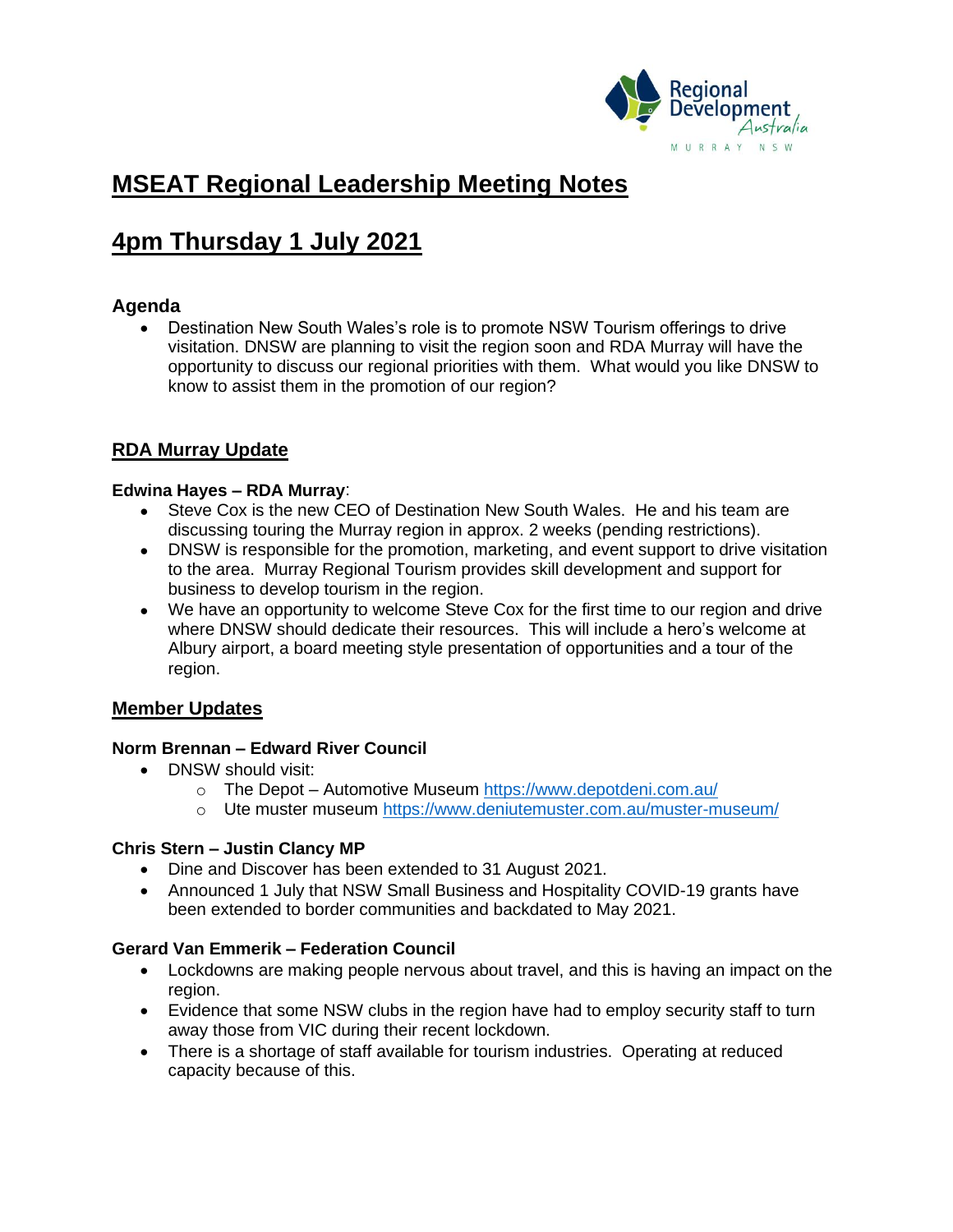

- "North of the Murray" regional tourism brand, launched by the newly merged council, has had strong interest. So far, they have seen 200,000 hits on the website and social media. The first months of this campaign is focused on an awareness campaign for the brand. They face a challenge in that it is difficult to gauge how this awareness will turn into visitor numbers once COVID-19 restrictions begin to lift. However, the region has been busy when visitors have been allowed.
- DNSW visit communities where larger clubs are impacted by lockdowns are finding it hard going. There should be discussion with DNSW about the impacts for regional clubs more broadly.

## **Ray Davy – Balranald Shire Council**

• DNSW Visit - Mungo is the primary destination for tourists in the Balrandald region and the area continues to be busy. The challenge for Mungo tourism is around the logistics of weather and unsealed roads, couple with high visitation numbers. The council is working on a few initiatives to tackle this. Yanga NP and other sites are secondary visitation locus.

## **Heather Wilton – Greater Hume Shire Council**

- Congratulated Federation Council on their excellent promotion of the North of The Murray tourism promotion.
- DNSW visit would like to ask if there is any promotion being given to the horse racing industry, especially regional picnic races. It is well worth promoting those events for those who want to have a fun day out.

#### **Steve Donaghey – Master Builders Association.**

- Currently briefing several government representatives on the Automatic Mutal Recognition Act. In its current form, it does not work across the states for some industries. Specifically for the building industry, the act applies to 'persons", yet builders generally operate as a "company", so the act is not applying to them.
- Supply chain delays, timber, and labour shortages (e.g., bricklayers) are causing issues. Price increases and these delays are affecting those who have fixed price contracts but are unable to do the work before price rises.

#### **Heather Wilton – Greater Hume Shire Council**

• Noted that there is a massive shortage of timber in Australia, and this has been exacerbated by the fires. There is a massive lead time due to growth factors. Replanting's will take 10 years to mature. There is a high demand for Australian grown timber, again increasing delays.

#### **Geoff Lowe – RDA Murray Board and Ikon Suspension**

- DNSW visit Holbrook, rail trail in Tumbarumba, showcasing Albury and a significant airline hub.
- Has had a discussion with Karen Payne, Federal Tax Ombudsman. She feels her services are not well known enough. Suggested that MSEAT may promote services to help businesses in the region.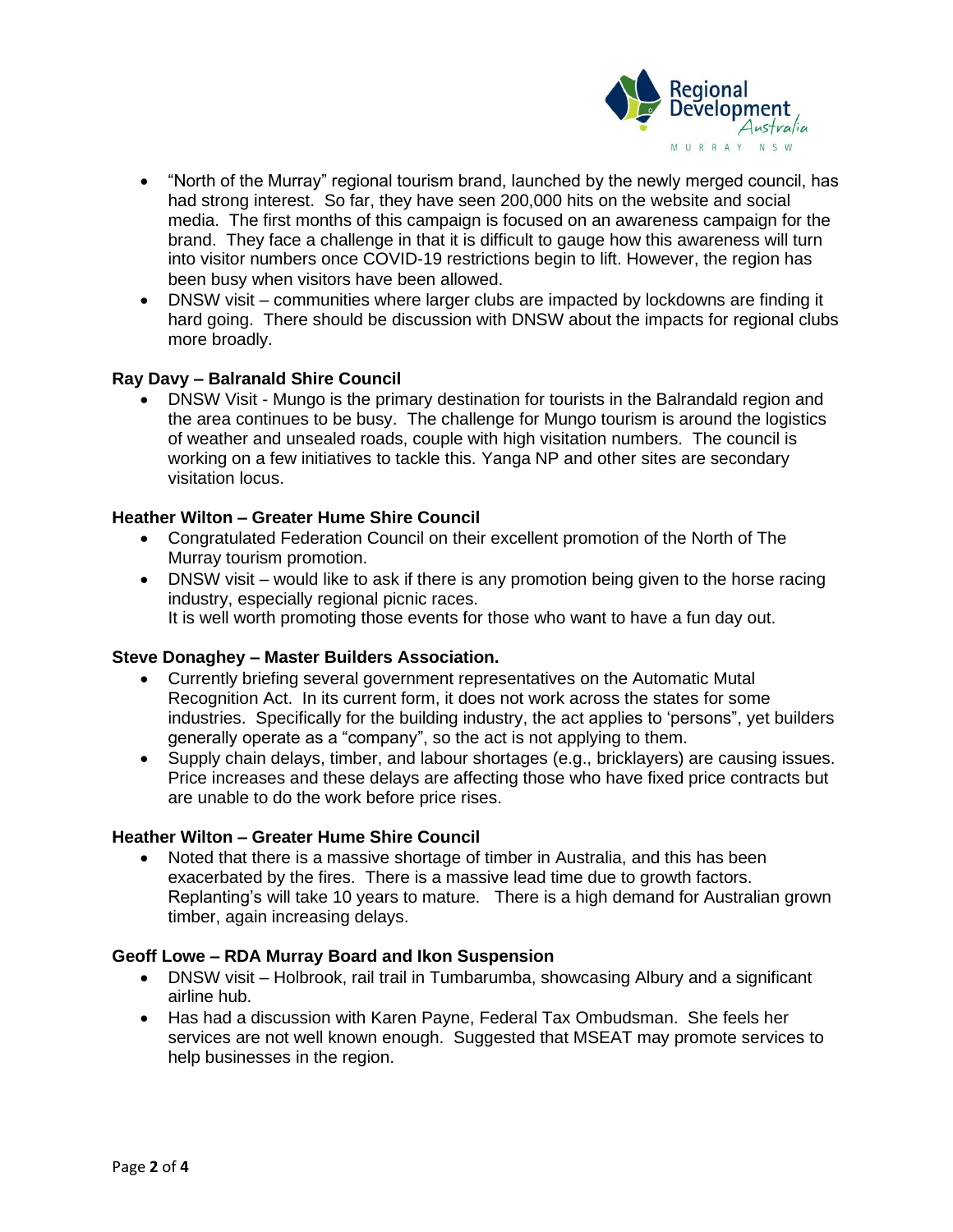

• There is \$45 billion dollars' worth of tax debt owed to the ATO across Australia and approximately 60% of that is small to medium business. How much of this is tourism businesses who are struggling?

#### **Karen Payne contact details:**

Inspector- General and Taxation Ombudsman Ph: 02 8239 2125 Email: [karen.payne@igt.gov.au](mailto:karen.payne@igt.gov.au)

#### **Terry Dodds – Murray River Council**

- There is a lack of synchronisation with the border bubble zones between the NSW and VIC governments. Many situations where messages are not consistent and sometimes incorrect. Poor descriptors are confusing people on both sides of the river. We must standardise the bubble across both states.
- An example of one of the issues is Rochester, VIC. Most residents work across the border in NSW. The border bubble cuts Rochester in half, so those who live in the south side of Rochester require permits to attend work in NSW.

#### **John Elgin - BEC**

The Murray region has a unique tourism appeal to the VIC market in outdoor pursuits  $$ skiing, camping, fishing etc – not just as a food and wine destination. We need a campaign focussed on identifying this unique asset to our visitors.

#### **Kerry-Anne Jones – South West Arts**

- DNSW visit touring routes, bike and river trails and clubs in the region. The region should not just be promoted as a summer destination. Winter activities are very much a part of the region.
- South West Arts are working on a cultural assets mapping project of the 6 LGAs in the central southern NSW region. This will identify linkages between existing significant assets and the promotion of the region. Working on getting people to stay in the region to tour rather than day trips.

#### **Glenn Stewart - Robinvale**

- DNSW Euston Weir. It is unique for skiing as it is wider, bigger, and safer than most skiing spots in the region. Fishing and camping are also great in the region. There are at least 760 significant Aboriginal heritage sites that have not yet been mapped.
- The caravan parks in Euston and Robinvale are both full now.
- Euston Club still have approx. 25 vacancies that they are struggling to fill.

#### **Jim Dannock - AIG**

- Hearing of issues in construction sector of builders' experiencing cashflow problems due to delays in supply chain and labour shortages.
- Has heard no feedback about the border bubble so feels that it is working at present.